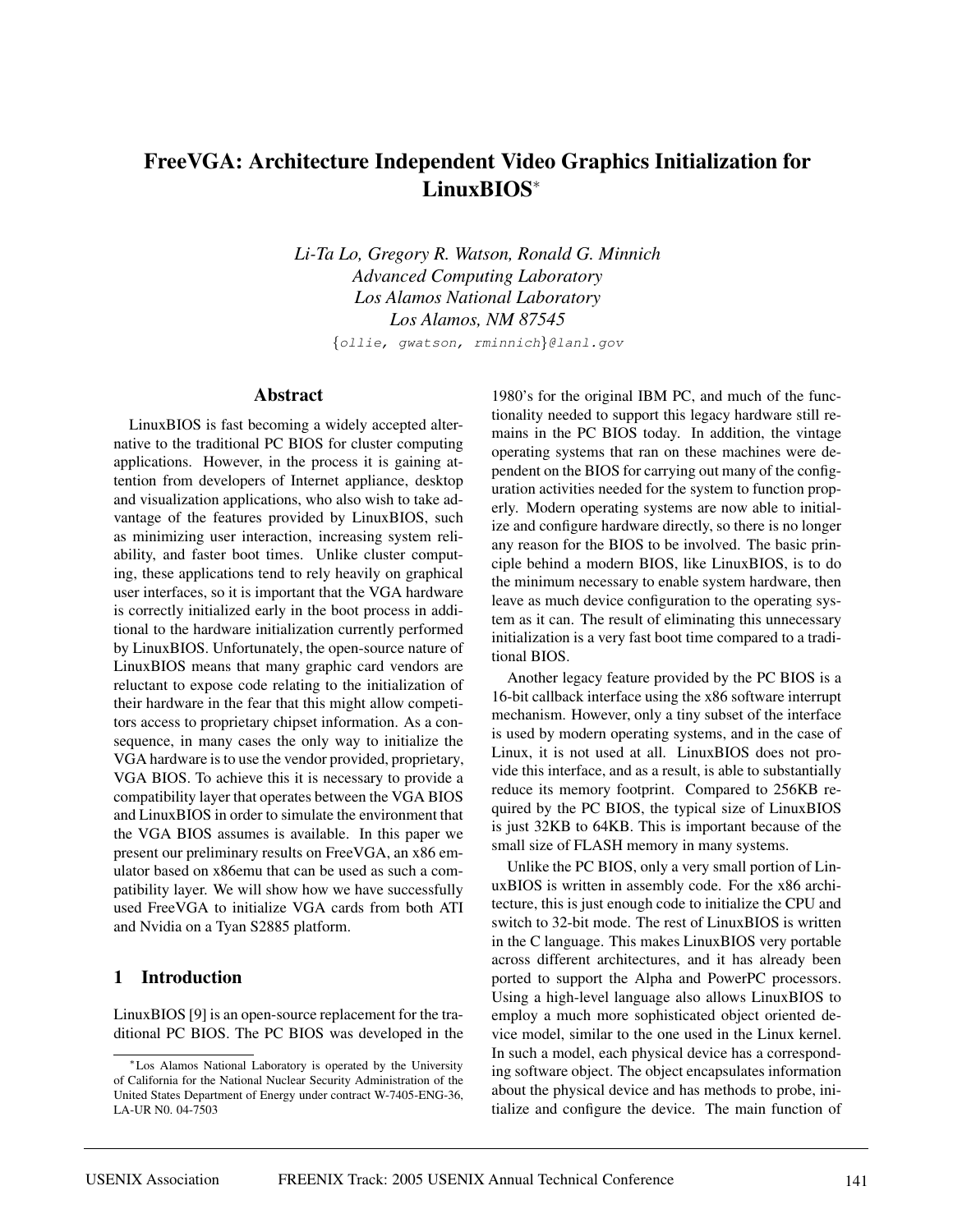LinuxBIOS is really just to organize, query and manage these device objects. This kind of device object model is unheard of in a BIOS implemented in assembly code.

LinuxBIOS has been successfully deployed in a number of real world applications. At Los Alamos National Laboratory, we have Pink and Lightning [11], two very large production cluster systems that use LinuxBIOS. There are also a number of companies shipping commercial LinuxBIOS-based systems. The advantages of LinuxBIOS have also drawn attention from Internet appliance, desktop, and visualization platform developers. These applications have created a demand for video graphics adapter (VGA) card [7] support under LinuxBIOS. In order to use LinuxBIOS, systems running these applications need to be able to initialize a wide variety of VGA cards. However, LinuxBIOS does not have this capability because it does not provide the 16-bit callback interface mentioned earlier.

Traditionally, a VGA card is initialized by software known as the VGA BIOS, which is considered an extension of system BIOS. It is loaded by the system BIOS from an expansion ROM located on the VGA card into a specific address in system memory. Control is then transfered to the VGA BIOS, and it uses the 16-bit callback interface to communicate with the system BIOS. Since LinuxBIOS does not provide this interface, a nontraditional way to initialize the VGA device in a LinuxBIOS environment is required. In order to achieve this, we have developed a system known as FreeVGA. FreeVGA uses an x86 emulator to run the VGA BIOS. By using an emulator, we free the VGA initialization from any architecture dependencies, since the emulator can operate on any type of processor. In addition, the emulator greatly simplifies the implementation of the 16-bit callback interface.

To demonstrate the effectiveness of this technique, we have used FreeVGA to initialize two VGA cards, an Nvidia FX 5600 and an ATI Radeon 9800 Pro, running on a Tyan S2885 mainboard. Both video cards and the mainboard are state-of-the-art, so we can be confident that FreeVGA will work for virtually all mainboard/video card combinations.

The rest of this paper is organized as follows. Section 2 describes previous work on supporting the initialization of VGA cards with VGA BIOS in non-traditional ways. Section 3 presents how we used an x86 emulator to execute the VGA BIOS and the necessary modification to the emulator and LinuxBIOS itself. We also examine some of the issues that need to be dealt with in order to support this technique. Section 4 shows how we found out the issues described in Section 3 and the strategy we used to overcome these problems. Finally, Section 5 is a roadmap of our future development.

## **2 Related Work**

Initializing VGA cards in a non-traditional way (i.e. not using the standard VGA BIOS in the normal manner) is not a new problem, and various other open source projects have addressed it in the past. There are a number of reasons why VGA cards need to be initialized in this manner.

Due to the limitation of the traditional initialization process and legacy VGA hardware, only one VGA device can be initialized in a given system. For systems with multiple VGA cards, only the first one is initialized at boot time, other cards have to be *soft-booted* after the operating system is loaded.

Some VGA hardware is fragile, so that a slight error in programming the registers will put the hardware in a non-functional state. A complete re-initialization is then required to bring the hardware back to normal. Normally, the only way to do such a re-initialization is to re-execute the initialization code in the VGA BIOS. Of course it is always possible to reset the whole system as a last resort, but usually this is not an option. In these cases it must be possible to reset just the VGA device while other parts of the system are still running.

Other open source projects that have addressed the need to initialize VGA cards are described in the following sections.

## **2.1 SVGALib**

SVGALib [2] is a library that provides a generic VGA interface for older VGA cards. It includes a utility called vga\_reset to re-initialize VGA cards. The utility uses the vm86 mode of x86 processors to execute the VGA BIOS. In vm86 mode, an executing program is just like any other program executing in 32-bit mode, but it executes 16-bit code like a traditional 8086 CPU. To support this, Linux provides a system call to switch a process into vm86 mode. vga reset first maps in the BIOS code and data area from physical memory space to its virtual memory space. Then it sets up register values for instruction and stack pointers. Finally, it enters vm86 mode by calling the vm86 system call.

By default, both VGA BIOS and system BIOS callbacks are executed natively by the hardware, except some privileged instructions and I/O operations. By giving different flags when entering the vm86 mode, it is possible to choose to intercept I/O and BIOS calls. This feature was used frequently in the early stage of the development of our solution as a debugging and verification tool. The I/O and BIOS call logs from vga reset and x86emu were compared to examine if both vga reset and x86emu had the same code execution path in the same hardware environment. If they both had the same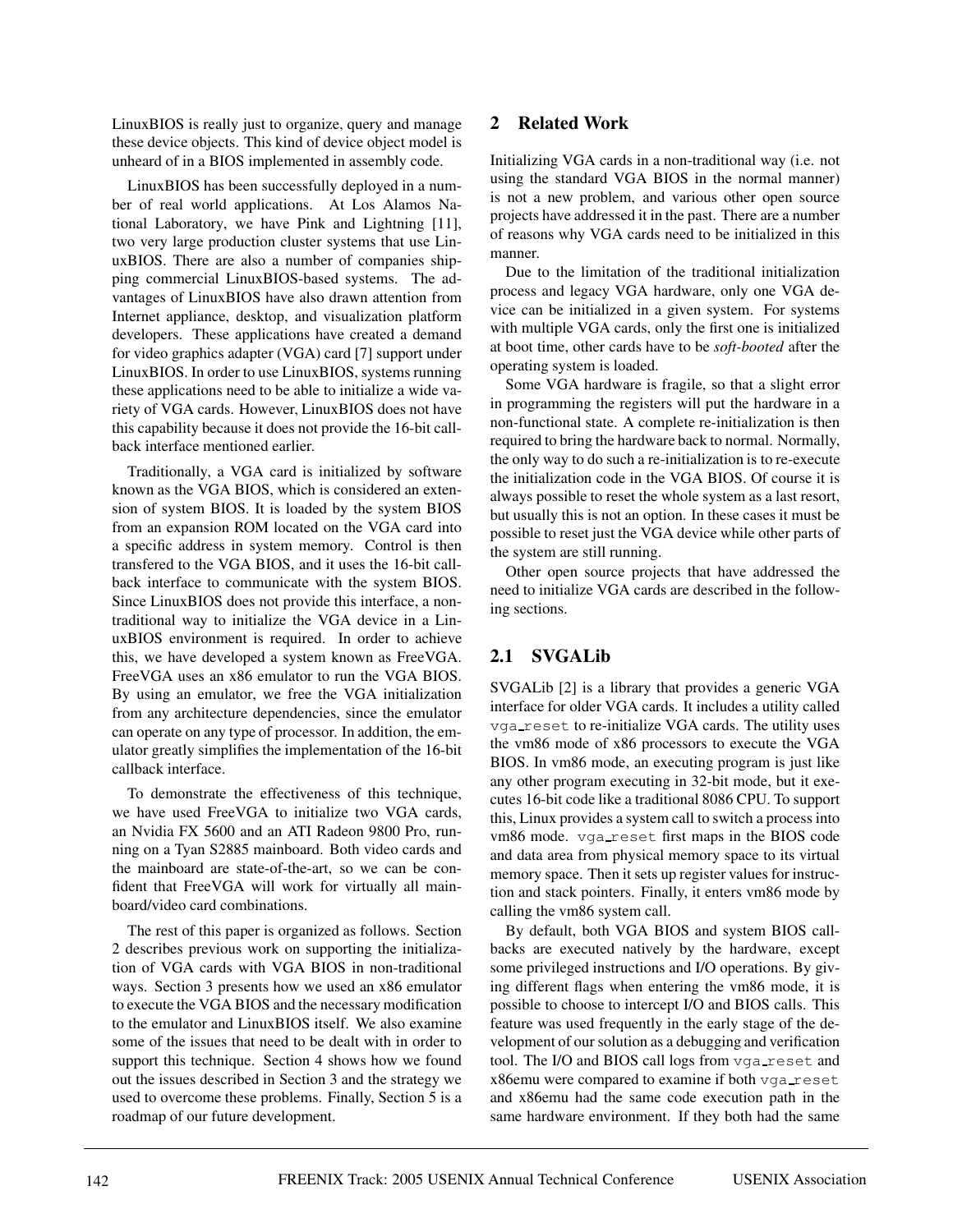execution path, it indicated that the emulator executes the VGA BIOS exactly as the real hardware.

The disadvantage of vga\_reset is that the vm86 mode is not supported by the AMD x86 64 architecture. The 64-bit Linux kernel does not provide the vm86 system call. During our development, we had to install a 32 bit Linux distribution on our 64-bit AMD K8 platform to run vga reset.

## **2.2 ADLO**

ADLO [5] was the original effort to add VGA BIOS support into LinuxBIOS. ADLO uses the BOCH BIOS to replace the traditional system BIOS. It loads the BOCH BIOS and VGA BIOS into the memory addresses where the traditional system and VGA BIOS are loaded. ADLO then switches the processor back to 16-bit mode and jumps to the entry point of the BOCH BIOS. The BOCH BIOS tries to do the same initialization process and to provide the same BIOS callbacks as a traditional BIOS. The net effect of this BOCH+VGA BIOS combination is like a software reboot in a traditional BIOS system. One of the advantages of ALDO is that it can support legacy operating systems like Window 2000. The problem of ADLO is that it depends on the BOCH BIOS, which is very difficult to maintain and modify. Even adding a message printing statement in the BOCH BIOS will make it fail to build.

## **2.3 VIA/EPIA Port**

Another effort to use VGA BIOS to initialize VGA hardware is the VIA/EPIA port of LinuxBIOS. The port uses a *trampoline* to switch back and forth between the 16 bit and 32-bit modes of x86 processors. This allows the VGA BIOS to be executed directly in 16-bit mode but standard BIOS callbacks to be emulated in 32-bit mode in the C language. Before executing the VGA BIOS, a 16-bit interrupt descriptor table (IDT) is set up to redirect all interrupt calls to the trampoline. The BIOS then switches to 16-bit mode and jumps to the entry point of VGA BIOS. When the VGA BIOS calls the standard BIOS callbacks, the trampoline switches to 32-bit mode, and dispatches the call to the BIOS emulation code. After the emulation code returns, the trampoline switches back to 16-bit mode and returns to VGA BIOS. The main limitation with this approach is that it is highly architecture specific, so can't be used for non-x86 based architectures. The other disadvantage of this method is that because the trampoline is inside LinuxBIOS, it is more difficult to debug than a user space program like x86emu.

### **2.4 XFree86**

The XFree86 project [4] has to solve this problem in order to support multiple-card, multiple-screen configurations. Since XFree86 supports multiple architectures, the solution must be able to initialize VGA hardware not only on x86 systems, but also on other architectures like Alpha and PowerPC. To achieve this, XFree86 uses x86emu emulator to execute the VGA BIOS directly. X86emu is an x86 instruction emulator which does not emulate any hardware other than the core x86 processor in 16-bit mode. The emulator provides helper function stubs to access I/O and memory spaces. XFree86 implements these helper functions in architecture dependent ways. XFree86 first *unmaps* the primary VGA card from physical I/O and memory spaces by programming well known legacy I/O ports or registers in the PCI configuration space. Then it maps in the I/O and memory spaces of the secondary card, loads the VGA BIOS image of the card into the *virtual* memory space of the emulator. The emulator then executes the VGA BIOS starting from the entry point. Because most VGA BIOSes also require traditional BIOS callbacks which are not available in nonx86 systems and not usable in 32-bit x86 systems, the emulator also has to intercept these BIOS calls and then emulate them in a similar way as I/O and memory accesses.

In a summary, each of these previous efforts was found to have deficiencies. Both SVGALib and VIA/EPIA are non-portable, so are not suitable for integration in LinuxBIOS. SVGALib, ADLO and VIA/EPIA were found to be very difficult to debug, which is a major problem for a complex system like LinuxBIOS. XFree86 initializes the VGA hardware very late, which does not meet our design goals. These problems motivated us to seek a solution which was able to address all these issues, while taking advantage of the experience gained by the previous research.

The concept and advantages of using an emulator to execute the VGA BIOS in order to initialize VGA hardware are obvious. The solution is portable across different platforms, and it is flexible enough to monitor I/O and memory accesses and BIOS callbacks. The ability to monitor these accesses is very useful for debugging purposes. As a consequence, the solution we have chosen for FreeVGA is based on a modified version of x86emu.

## **3 VGA Emulation**

Most modern VGA cards support two modes of operation: legacy mode and native mode. In legacy mode the card replicates the graphics hardware interface that was used on the original IBM PC/AT. The legacy mode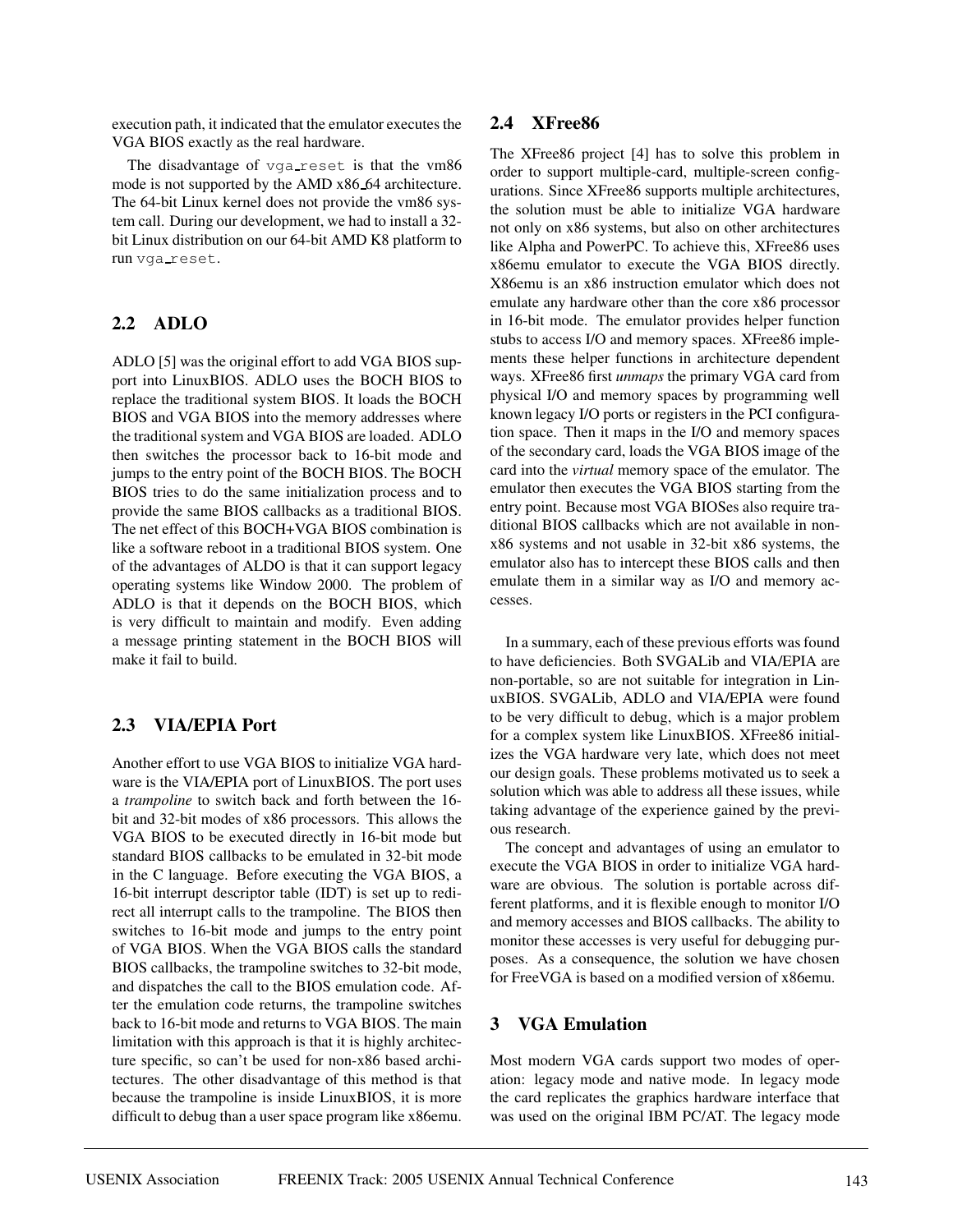is primarily used to provide a compatibility mode so that applications and drivers have a common programming interface. In native mode, the card provides access to a vendor specific register interface that is used to configure and control the card. Most VGA cards require an elaborate programming sequence to initialize the VGA hardware and turn it to legacy mode. If LinuxBIOS was to support direct initialization of the card, it would need to use a device driver that provided this programming sequence. Unfortunately, most vendors worry that even exposing the interface to their proprietary hardware will allow their competitors to plunder their intellectual property; hence they do not reveal the sequence of register diddles necessary to initialize their cards.

Linux uses a frame buffer device as an abstraction of graphics hardware. Applications interact with frame buffer device interface  $//dev/fb)$  instead of directly accessing the hardware. At a minimum, the frame buffer device driver provides support to switch video modes and some basic drawing functionality. Some vendors like Matrox provide a *sophisticated* frame buffer device driver which can initialize the hardware from the powerup state to any video mode available by the hardware. Our original intention was to persuade vendors to provide these sophisticated drivers so that they could be used by LinuxBIOS. However many of the vendors who provide enough information to implement a minimal frame buffer device driver hesitate to provide the additional information necessary for a such a driver.

As a result, the only way to reliably initialize the hardware from power-up in a vendor-neutral manner is to run the vendor supplied VGA BIOS. Once the VGA BIOS has been run, the card will switch to legacy mode and it can be controlled using the legacy interface from then on. Depending on the implementation of the VGA BIOS, the 16-bit BIOS callback interface may be used to communicate with the system BIOS. Since LinuxBIOS lacks this callback interface, it can not support VGA BIOS directly in the same way as the traditional system BIOS. We have to either add the 16-bit callback interface to LinuxBIOS or use another software to provide this interface. The use of an emulator solves this problem by allowing the emulator to run in 32-bit mode to execute the 16-bit mode VGA BIOS and then implement the callback interfaces as necessary.

## **3.1 x86emu**

The emulator we used to enable VGA support in LinuxBIOS was based on a modified version of x86emu. The x86emu emulator was originally developed by SciTech Software [1] as part of their SciTech SNAP SDK. The XFree86 project adopted the emulator for soft-booting VGA cards in their X-server. We used the

XFree86's version rather than the SciTech's version because it is more updated and debugged.

The virtual machine of the emulator is implemented by a data structure representing all the integer and floating point registers in an x86 CPU. The emulator decodes and jumps to an entry of a function table based on the first op code of each instruction. The functions in the function table update the virtual machine with the outcome of the *execution* of the instruction. The emulator uses helper functions provided by client applications to communicate to the real world, for instance, accessing I/O and memory spaces. The emulator allows interrupt handling using either an interrupt handler provided by the client application or an interrupt handler in the BIOS.

**IO and Memory Access** The client application provides a set of functions for accessing I/O ports and another set of functions for accessing memory addresses. The structures used to define the functions are shown below:

```
typedef struct {
   u8 (inb)(int addr);
   u16 (inw)(int addr);
   u32 (inl)(int addr);
   void (outb)(int addr, u8 val);
   void (outw)(int addr, u16 val);
   void (outl)(int addr, u32 val);
} X86EMU_pioFuncs;
typedef struct {
   u8 (rdb)(u32 addr);
   u16 (rdw)(u32 addr);
   u32 (rdl)(u32 addr);
   void (wrb)(u32 addr, u8 val);
   void (wrw)(u32 addr, u16 val);
   void (wrl)(u32 addr, u32 val);
```
} X86EMU\_memFuncs;

These two sets of functions are installed into the emulator via X86EMU setupPioFuncs() and X86EMU setupMemFuncs() respectively.

Since we are working on an x86 platform, the implementation of the I/O access functions is just a thin wrapper for the inline assembly functions provided in sys/io.h. All I/O operations are directed to the physical I/O ports without any intervention or emulation.

In our setup, we statically allocated 1MB of memory to be used as the virtual memory of the emulator. The memory access functions direct all memory accesses made by VGA BIOS to this area, except accesses to the legacy VGA buffer. These are directed to another virtual memory area which is mmaped from /dev/mem. We implemented the memory access functions by reading and writing these two memory regions according to an address passed as argument to these access functions.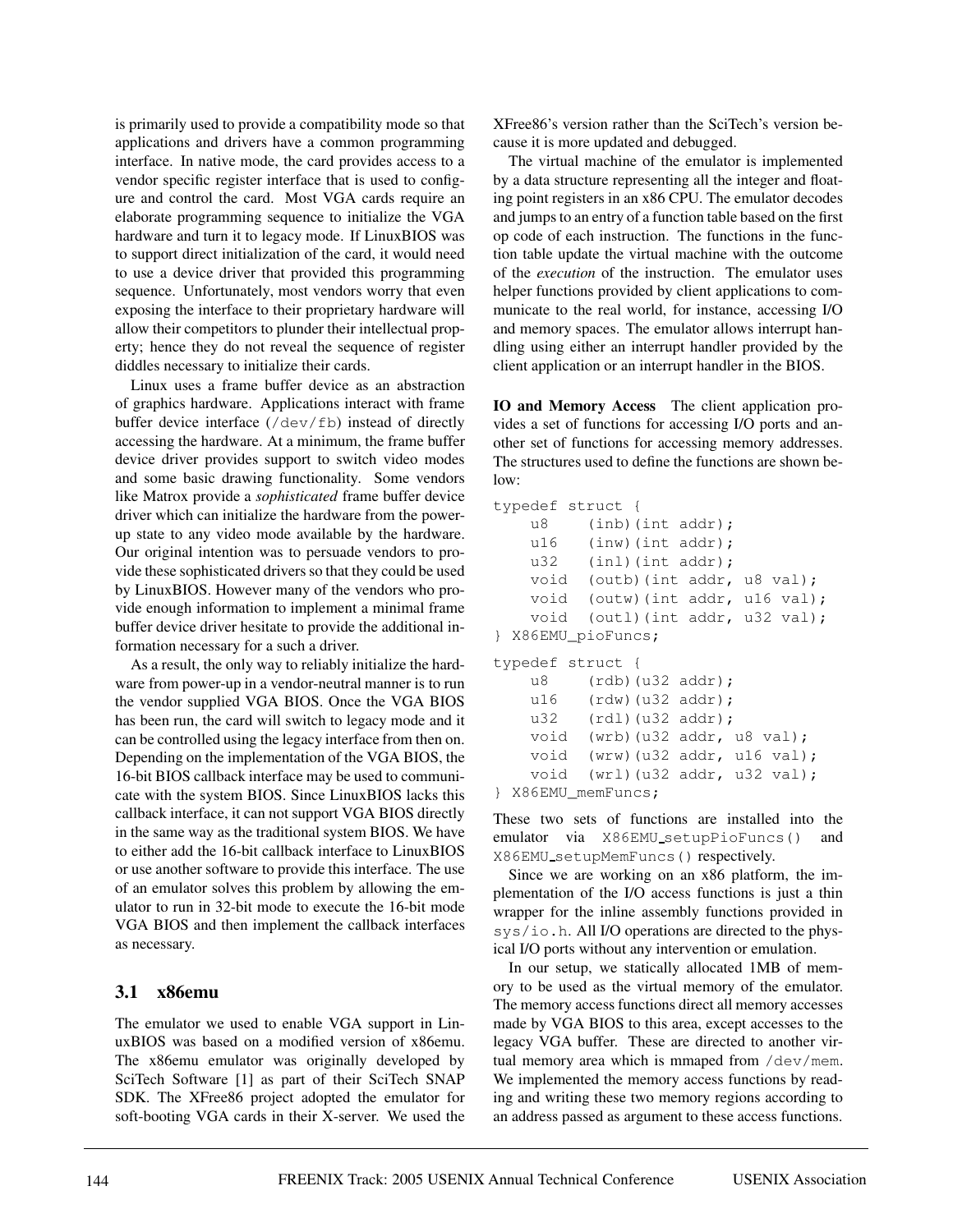**Interrupt Handling** In the x86 architecture, there are 256 software interrupts. The client application provides an array of 256 functions to the emulator for interrupt handling, in a similar way as I/O and memory access functions. When the emulator encounters an INT instruction with an interrupt number N, it calls the Nth entry of the array. The interrupt handling function can choose to handle the interrupt by itself or let the emulator execute the handler in its virtual memory.

In our implementation, all software interrupts are directed to a single  $d$ o $\text{int}(\cdot)$  function. When this function is called with a interrupt number, it first checks if there is any handler installed by the VGA BIOS for that interrupt number. If there is no handler installed, it will call the default emulation code implemented in the C language, otherwise it will execute the handler installed by VGA BIOS with the emulator.

#### **3.2 Legacy VGA Issues**

Using x86emu provides LinuxBIOS with a means of initializing the VGA hardware and then switching the card to legacy mode. However there are a number of other issues that need to be addressed when the card is operating in this mode. Figure 1 shows the system and card memory layout when operating in legacy mode.



Figure 1: Legacy VGA Memory Map

**Buffer Memory** The memory on the VGA card is mapped to system physical address space by the prefetchable memory resource in the PCI Configuration Space of the card. The buffer memory used in legacy mode is just a small portion of the whole memory installed on the card, as shown in the shaded area in Figure 1. This portion of memory is mapped to system memory addresses 0xA0000 to 0xBFFFF respectively. Part of this area is used to store bitmap data which is interpreted by the hardware as font information. The rest is used to store the ASCII codes and color values to be displayed on the screen. The VGA BIOS clears and updates the buffer memory during initialization, so it is necessary to map this region of physical memory to the virtual memory space of the emulator.



Figure 2: Legacy VGA I/O Map

**I/O Addresses** The control registers of the VGA device are located by the PCI I/O resource map to the I/O space of the processor, or by the PCI non-prefetchable memory (MMIO) resource map to a range of physical memory addresses. VGA cards also provide access to control registers via the legacy VGA I/O addresses in the range 0x300 to 0x400. Generally, the VGA BIOS will access control registers using both memory mapped I/O and via the legacy VGA I/O ports. To support this, it is necessary to ensure that both I/O access methods are forwarded correctly to the VGA device.

**Expansion ROM** Before the VGA BIOS can be executed, it has to be loaded from the expansion ROM on the VGA card into the VGA BIOS memory area in system memory. The PCI specification [10] defines the format for the VGA BIOS image and a procedure to load the image as follows:

- 1. The image in the expansion ROM starts with a 0x55, 0xAA signature.
- 2. The system BIOS should search the for signature in the expansion ROM and load the image into memory.
- 3. If the device is a VGA device, the system BIOS is required to load the image to 0xC0000 which is the VGA BIOS area.
- 4. After loading the image, the system BIOS should jump to the entry point of the image which is at offset 0x3.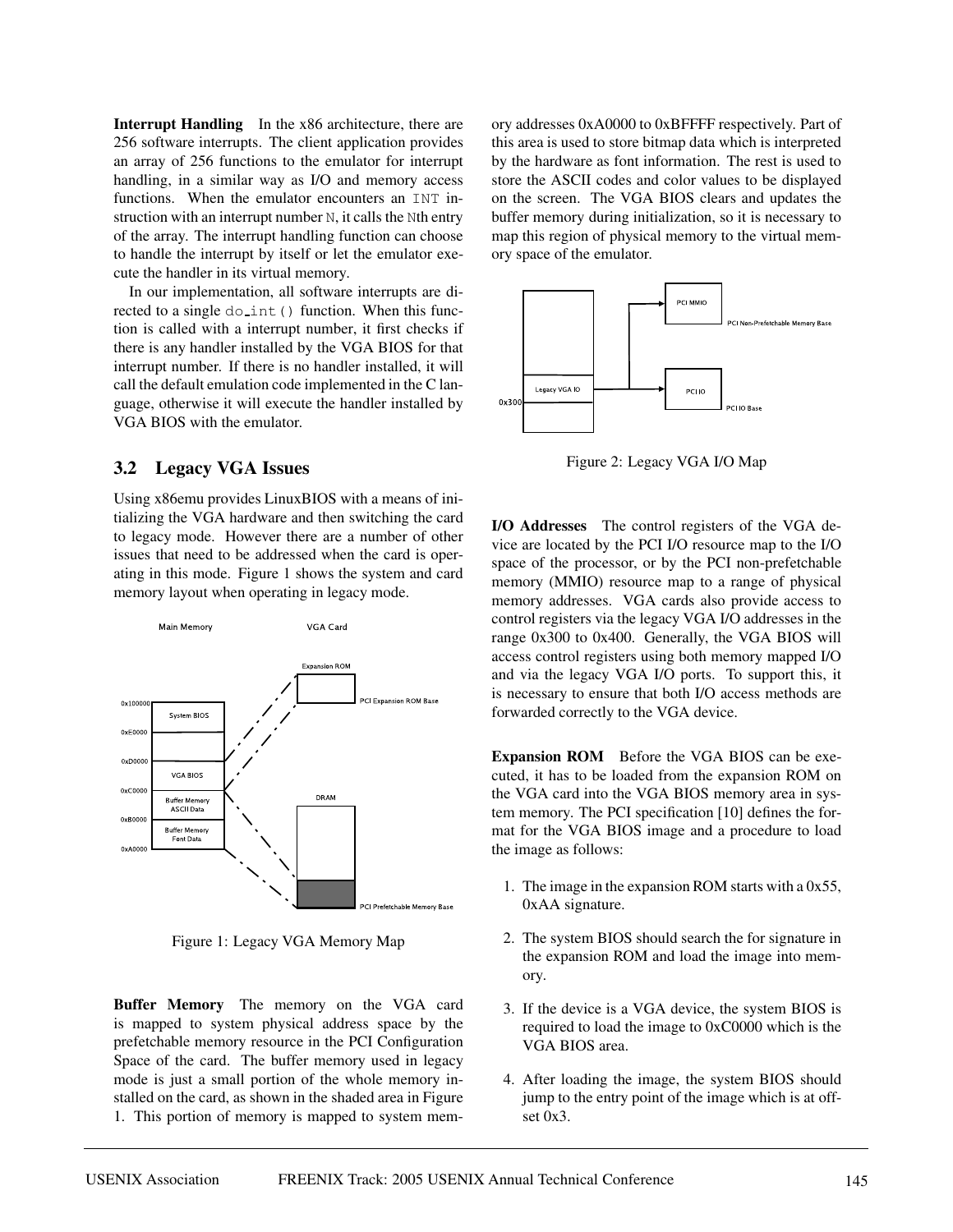The expansion ROM loading was implemented in LinuxBIOS as the initialization methods of PCI devices. LinuxBIOS probes and allocates the expansion ROM resources required by PCI devices in one of the stages of device enumeration. In a later stage, it loads the expansion ROM image from ROM to RAM and uses the emulator to execute the image.

**CPU Cache** The system memory region allocated to VGA buffer memory (0xA0000-0xBFFFF) is actually aliased in legacy mode. This means that memory accesses in this range can be forwarded to system memory or VGA card memory depending on the setting of the system chipset or the cache controller in the processor.

The cache in x86 processors after Pentium Pro is configured by Model Specific Register (MSR) called Memory Type Range Register (MTRR) in the processor. MTRR controls the cache mechanism of a range of physical address. Addresses under 1MB are controlled by *fixed* MTRRs and addresses above 1MB are controlled by *variable* MTRRs. The fixed MTRRs on the K8 have 2 extension bits (RdMEM and WrMEM) [6] which control the forwarding of read and write access to memory address under 1MB. When set and enabled, the RdMEM bit in the MTRR will forward read access in the range to system memory. The WrMEM bit will forward write access to system memory. However, since we want memory access to the VGA buffer memory be forwarded to the VGA card, we have to clear these two bits in the MTRRs controlling this memory range.

**HyperTransport Routing** The AMD K8 processor and its chipsets are interconnected by HyperTransport Technology [8]. Each processor has a *northbridge* integrated in the same package. The northbridge connects the core processor to system memory and other parts of the system (via a *southbridge*). On the K8, each northbridge provides three HyperTransport links that can be used for communication. The way the processors and chipsets are connected via these links is determined by mainboard designers and varies from board to board. There is also a HyperTransport routing table in the northbridge which controls how memory and I/O requests are routed. The BIOS has to configure the routing table based on both the physical layout of the HyperTransport hierarchy, and the PCI devices attached to the hierarchy. I/O and memory transactions can then be forwarded to the correct HyperTransport link on the northbridge. For VGA devices, accesses to both the I/O and memory resources defined in the PCI configuration space, and to the legacy VGA, also have to be forwarded correctly.

Figure 3 shows the HyperTransport hierarchy of the Tyan S2885. The mainboard designers have connected the two CPUs together by *Link 1* on each CPU. The



Figure 3: S2885 HyperTransport Hierarchy

AMD 8151 AGP bridge is connected to *Link 0* and the AMD 8131 PCI-X bridge is connected to *Link 2* on CPU 0. *Link 0* and *Link 2* of CPU 1 are left unconnected. LinuxBIOS must configure the routing table based on which kind of VGA card is installed. For example, for a VGA card connected to the AGP, it is necessary to set up the routing table in CPU 0 to forward legacy VGA I/O and memory transactions to *Link 0*. However if the VGA card is connected to the PCI bus, the routing table will need to forward transactions to *Link 2*.

**PCI and AGP Bridges** PCI and AGP bridges forward I/O and memory transaction from its primary bus to its secondary bus. The range of access to be forwarded is configurable and should cover the PCI I/O and memory resources used by all devices on the secondary bus. Usually this range does not include the I/O amd memory addresses used by legacy VGA. We have to enable forwarding of legacy VGA access in additional to normal PCI access by programming a bit in the Configuration Space of the bridge.

## **3.3 Integration**

In order to achieve our objective of early VGA initialization during the BIOS boot phase, it is necessary to make the emulator part of LinuxBIOS.

**User Space Versus Kernel Space** One problem we expected to encounter when moving the emulator into LinuxBIOS was operating system and library dependency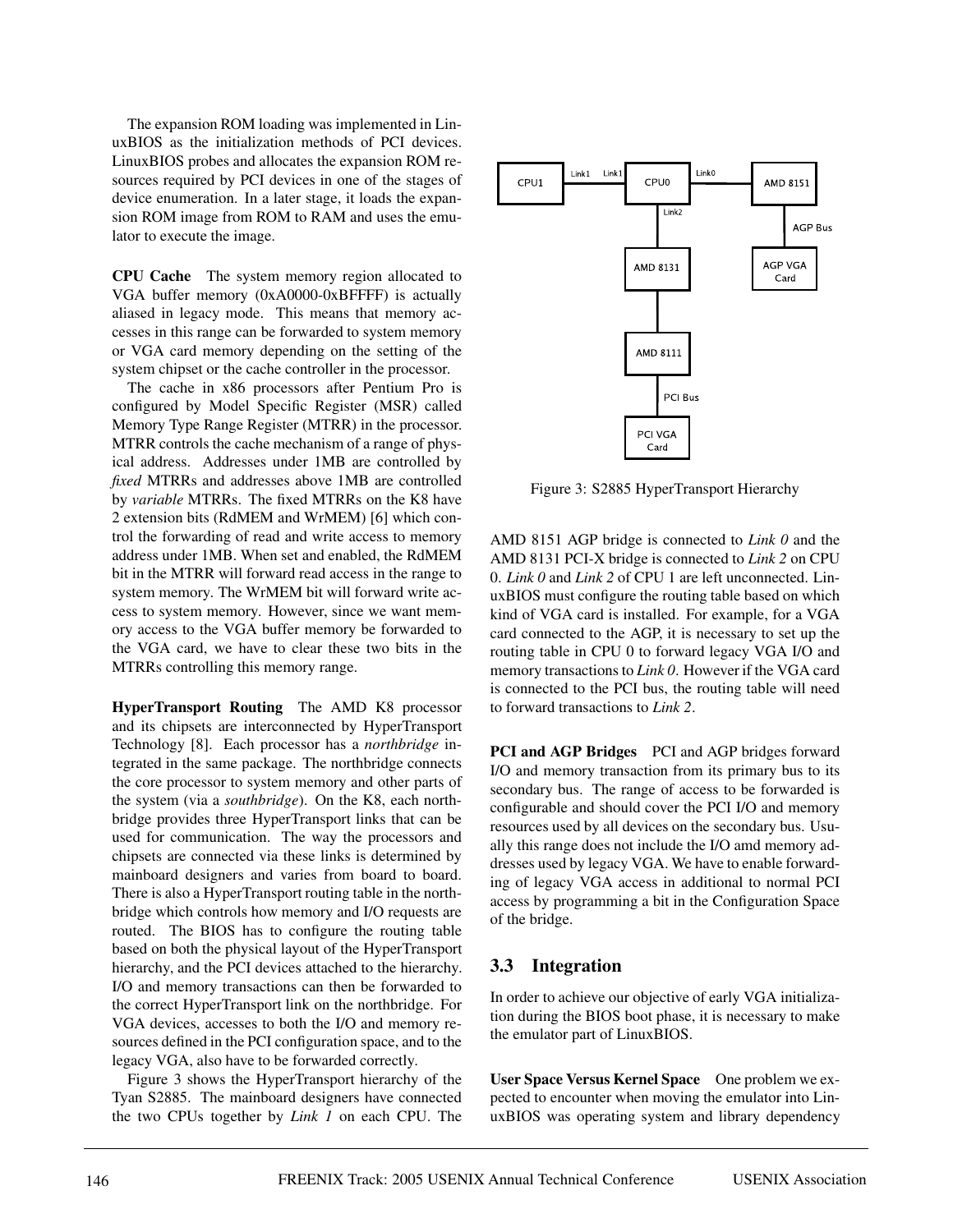issues. The emulator was a user space program that used operating system and library calls for memory management, message printing and accessing PCI configuration space. Those functions are not available during the boot phase, and need to be replaced by corresponding supporting routines in LinuxBIOS.

Fortunately, it turned out that the integration process was relatively easy, since there were only a few operating system and standard library dependencies in the emulator itself. Most of the effort was spent on implementing expansion ROM loading in LinuxBIOS, and fixing bugs in I/O and memory transaction forwarding.

**Device Object Model** The integration fully used the device object model available in LinuxBIOS. This was done in such a way that not only VGA BIOS could be executed, but the same technology could also be used to initialize other devices requiring a proprietary BIOS, for instance, some SCSI controllers.

The emulator was treated as one of the initialization methods of PCI devices. This fitted the emulator nicely into the LinuxBIOS device driver model because the initialization method is automatically called at certain stages of the device enumeration. Once the device enumeration code found a PCI device with expansion ROM, it would call the emulator at the appropriate stage to initialize the hardware. The hardware would then be initialized in the same fashion as any other devices are initialized.

With this technique, the VGA hardware is fully configured before any bootloader payloads are loaded. This means that bootloaders can now use the legacy mode of the VGA device as a console and the Linux console driver works in exactly the same way as in a traditional PC BIOS environment.

**Size Overhead** Integrating FreeVGA into LinuxBIOS had virtually no impact on the size of the resulting ROM image. The compressed ROM image only increased by 16KB, but because the final ROM image is padded to the nearest power of 2, this increase was absorbed into the existing unused space. The runtime size of the uncompressed image was only increased by 40KB.

## **4 Testing**

Testing of FreeVGA was carried out on a Tyan S2885 mainboard. This mainboard was chosen because it was a state-of-the-art board that uses 64 bit AMD CPUs. It was also the only AMD K8 mainboard with an AMD 8151 AGP bridge and an AGP slot. The AGP slot on the mainboard allowed us to test a range of newer generation AGP VGA cards. The mainboard was configured with

dual 1.6 GHz AMD K8 processors. There was 3GB of DRAM installed, 2 GB of the memory was installed on DRAM DIMM connected to CPU 0 and the other 1GB was connected to CPU 1.

One of the challenges of the Tyan was that it was a very complex platform to work with. The first time we tried running the emulator we received nothing at all on the screen. Checking the execution log from the emulator, we found that I/O accesses to the PCI I/O resource region of the VGA device returned meaningful values, but that I/O accesses to the legacy VGA I/O ports on the card always returned invalid values. From this we were able to deduce that the northbridge and AGP bridge were forwarding normal PCI I/O accesses to the card correctly, but accesses to the legacy VGA were not. To test this, we temporarily configured legacy VGA forwarding in the AGP bridge and HyperTransport routing in the northbridge. Re-running FreeVGA at this point resulted in scrambled text on the screen. This was promising, and it verified that HyperTransport routing was going to be crucial for this platform.

Next we tried to alter the scrambled pattern by writing to the buffer memory via both the legacy VGA buffer area and the PCI memory resource region. We found that changes made via the PCI memory resource region were not reflected in the legacy VGA buffer area and vice versa. This was strange because in theory no matter which way the buffer memory was modified, it should updated the same memory on the VGA card. We finally realized that the cache controller in the AMD K8 processor was forwarding the access to the memory on the mainboard rather than on the VGA card. This problem was solved by changing the MTRRs with the help of the kernel MSR driver.

At this point, the screen remained scrambled even though we were sure that the CPU was forwarding accesses correctly. By comparing the contents of the VGA buffer memory when the system was booted with both a tradition BIOS and with LinuxBIOS, we found that the contents of the font data memory were different. This was because the emulator was executing the VGA BIOS in its own virtual memory address, whereas the VGA BIOS tried to update the font data at a physical address. This was solved by modifying the emulator to map the physical memory device /dev/mem to its virtual memory address for the legacy VGA buffer.

## **4.1 Nvidia FX 5600**

The first VGA card we tried was an Nvidia FX 5600. This is a high performance 3D graphics card with 256MB of onboard memory.

In additional to the fact that Nvidia is the market leader in VGA chipset design, we choose this card be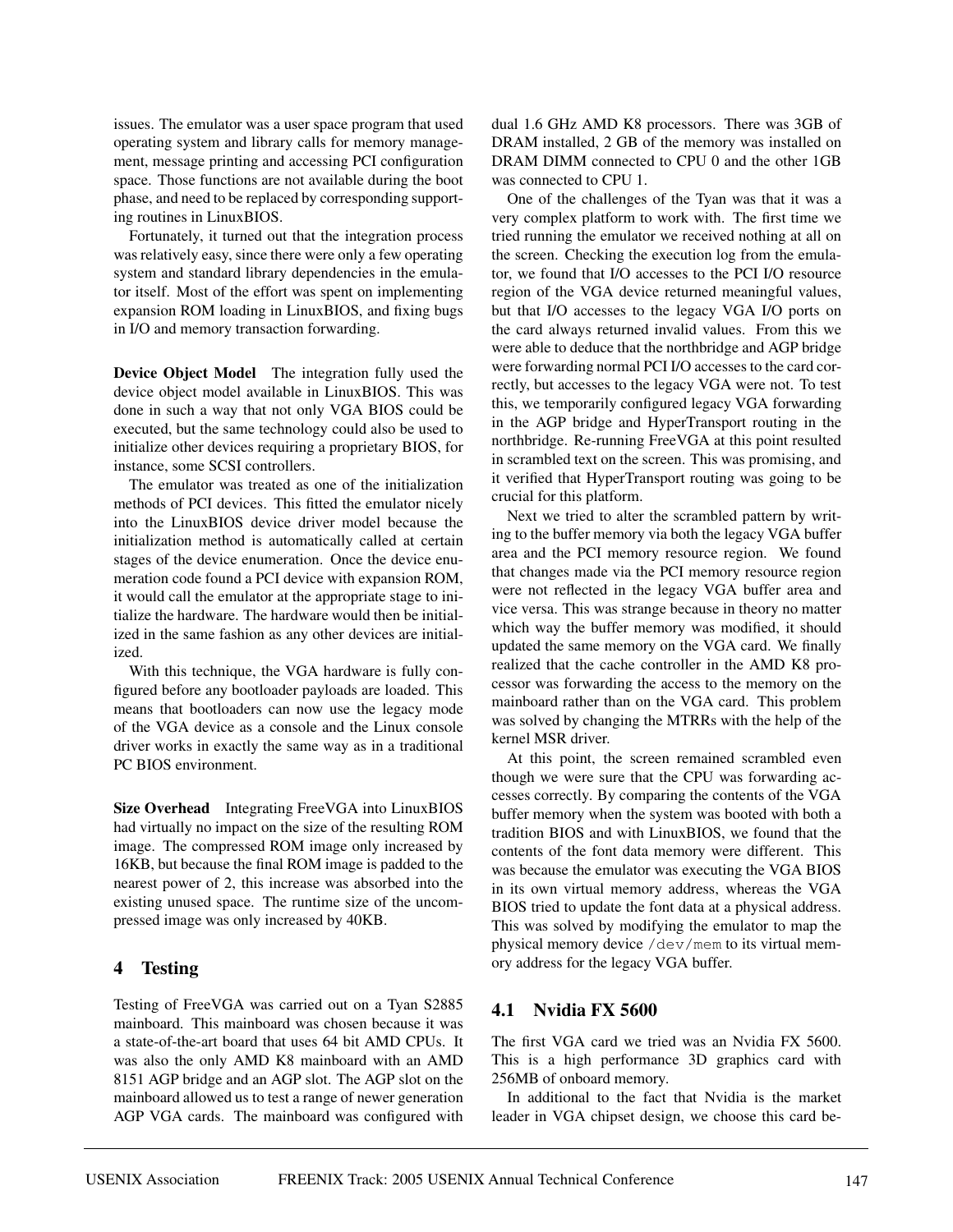cause Nvidia have never publicly released any programming documentation on the hardware. This meant that FreeVGA would not be able to do any direct card configuration and would have to rely totally on running the vendor supplied VGA BIOS. Much to our surprise, executing the VGA BIOS work successfully on the first attempt and we were greeted with the Nvidia banner messages on the screen. It turned out that the VGA BIOS did not do anything unusual, nor did it require any BIOS callbacks. After the successful initialization, we were able to run Linux VGA console without problem.

In order to fully exercise the Nvidia card, we ran a benchmark using the Unreal game [3] under the XFree86 X-window system. This also allowed us to test two different versions of the X server driver, one provided by the XFree86 Project and the one provided by Nvidia. Both drivers worked flawlessly and there was no significant difference running the benchmark as compared to the system booted with a traditional BIOS. This benchmark also exercised the 3D and AGP operation of the card and no problems were found.



Figure 4: Direct and Indirect BIOS call

#### **4.2 ATI Radeon 9800 Pro**

The ATI Redeon 9800 Pro is a high performance 3D graphics accelerator card with 256MB of memory. The card was manufactured and supplied by Tyan. It is comparable in performance to the Nvidia card.

The first time we tested the emulator on the ATI card it crashed the system. By examining the I/O logs we found that during the initialization, the VGA BIOS was setting the video mode and then displaying some messages on

the screen. As shown in Figure 4, the Nvidia BIOS did this by calling subroutines in the BIOS directly. In the case of the ATI card, the VGA BIOS tried to install a BIOS callback handler in the interrupt vector table and then call the handler using the software interrupt mechanism. Although using a BIOS callback was not a problem for FreeVGA, the problem was that we were intercepting the software interrupt and implementing our own handler base on our limited knowledge of legacy VGA. Obviously, the way we implemented the handler was incorrect for the ATI hardware and caused the crash. Once we stopped intercepting the BIOS call and executed the handler in the ATI BIOS, the card was initialized without problem.

At this point we ran the same benchmark on the ATI card. This verified that there were no differences in the performance and operation of the card compared to a system booted with the traditional BIOS.

## **5 Future Work**

The work to date has shown that it is possible to use our methodology to reliably initialize two very different VGA cards. Because of the different nature of the cards, and the fact that we have not needed any vendor input to achieve this result, we are confident that this technique will apply to virtually any type of VGA card. However there are still a number of issues that need to be addressed before FreeVGA is ready for general use.

**Chipset Dependencies** At the time of writing, we have only tested the emulator on an AMD K8 platform. Each vendor chipset has its own, very different, way of caching the frame buffer memory and forwarding I/O and memory accesses. The HyperTransport architecture of the AMD K8 is the most complicated one we have ever seen so far, however there is no guarantee that the techniques we have used here will be applicable to other chipsets. More testing is required so that that the experience we have gained on AMD K8 can be extended to the support of other chipsets.

**Other Architectures** One of the advantage of FreeVGA is its architecture independence. Since LinuxBIOS already supports other non-x86 architectures, such as the PowerPC, it will be necessary to port FreeVGA support these other architectures too. Currently, VGA cards have to be programmed using OpenFirmware instead of the x86 VGA BIOS in the expansion ROM to be usable on PowerPC. This has severely limited the choice of VGA cards on PowerPC-based system. By using FreeVGA to initialize VGA cards on PowerPC, the same VGA cards that are